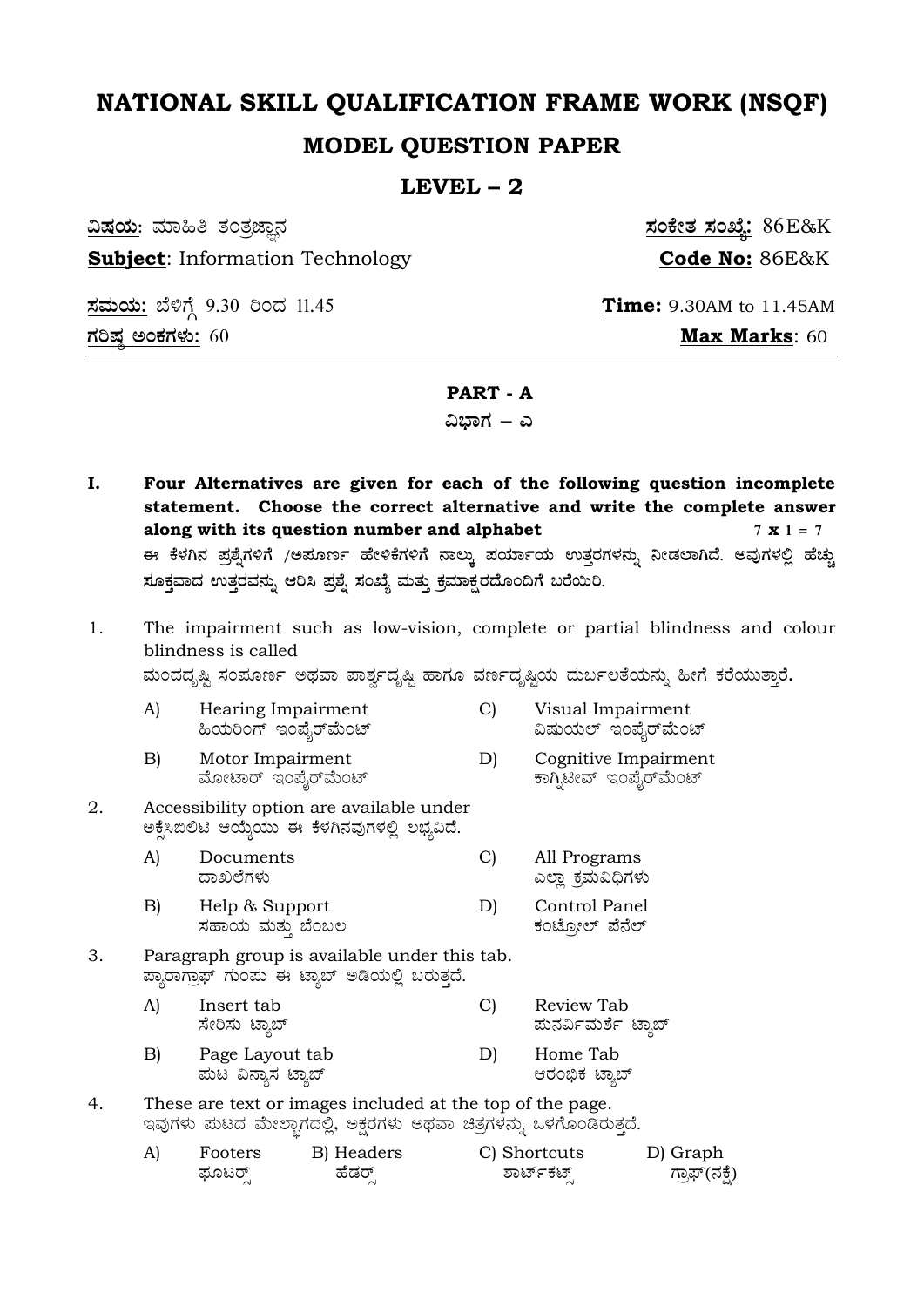| 5.                                                                                 | It is a sample fill-in-the blank document.<br>ಇದು ಒಂದು ಸರಳ ಖಾಲಿ ಬಿಟ್ಟ ಸ್ಥಳದ ರೀತಿಯ ಕಾಗದಪತ್ರ (ದಾಖಲೆಪತ್ರ)                                                                               |                                                                 |                    |                 |           |                  |                                                                                  |                                                                                           |  |
|------------------------------------------------------------------------------------|--------------------------------------------------------------------------------------------------------------------------------------------------------------------------------------|-----------------------------------------------------------------|--------------------|-----------------|-----------|------------------|----------------------------------------------------------------------------------|-------------------------------------------------------------------------------------------|--|
|                                                                                    | A)                                                                                                                                                                                   | Style<br>ವಿನ್ನಾಸ                                                |                    | B) Graph        |           |                  | C) clip-art D) Template<br>ಗ್ರಾಫ್ (ನಕ್ಷೆ)           ಕ್ಲಿಪ್–ಆರ್ಟ್       ಟೆಂಪ್ಲೇಟ್ |                                                                                           |  |
| 6.<br>Autosum is available under this group.<br>ಆಟೋಸಮ್ ಈ ಗುಂಪಿನಡಿಯಲ್ಲಿ ಲಭ್ಯವಿದೆ.   |                                                                                                                                                                                      |                                                                 |                    |                 |           |                  |                                                                                  |                                                                                           |  |
|                                                                                    | A)                                                                                                                                                                                   | Cells<br>ಕೋಶಗಳು                                                 |                    | ಎಡಿಟಿಂಗ್        |           | ವಿನ್ನಾಸಗಳು       | B) Editing C) Styles D) Alignments<br>ಅಲೈನ್ಮೆಂಟ್ಸ್                               |                                                                                           |  |
| 7.                                                                                 | ಮಾಡುತ್ತದೆ.                                                                                                                                                                           |                                                                 |                    |                 |           |                  | This feature allows to change the formatting of the cell based on the values     | ಈ ಲಕ್ಷಣವು ಕೋಶಗಳ ಫಾರ್ಮೇಟಿಂಗ್ ಅನ್ನು ಸಂಖ್ಯೆಗಳ ಆಧಾರದ ಮೇಲೆ ಬದಲಾವಣೆ ಮಾಡಲು ಸಹಾಯ                  |  |
|                                                                                    | A)                                                                                                                                                                                   | Conditional Formatting<br>ಕಂಡೀಷನಲ್ ಫಾರಮೇಟಿಂಗ್                   |                    |                 |           |                  | B) Unconditional Formatting<br>ಅನ್ಕಂಡೀಷನರ್ ಫಾರ್ಮೇಟಿಂಗ್                           |                                                                                           |  |
|                                                                                    | $\mathbf{C}$                                                                                                                                                                         | Sort & filter<br>ಸಾಫ್ಟ್ ಮತ್ತು ಫಿಲ್ಬರ್             ಫ್ರೀಜ್ ಪೇನ್ಸ್ |                    | D) Freeze Panes |           |                  |                                                                                  |                                                                                           |  |
| П.                                                                                 |                                                                                                                                                                                      | Fill in the blanks with suitable answer.                        |                    |                 |           |                  |                                                                                  | $3 \times 1 = 3$                                                                          |  |
|                                                                                    |                                                                                                                                                                                      | ಸೂಕ್ತ ಉತ್ತರಗಳಿಂದ ಬಿಟ್ಟಿರುವ ಜಾಗವನ್ನು ಭರ್ತಿಮಾಡಿ                   |                    |                 |           |                  |                                                                                  |                                                                                           |  |
| 8)                                                                                 | The data is broken up into bits of same sized pieces called _____<br>ದತ್ತಾಂಶವನ್ನು ಸಮಾನವಾಗಿ ಚಿಕ್ಕ ತುಂಡುಗಳಾಗಿ ವಿಭಜಿಸುವುದಕ್ಕೆ ____________ ಎನ್ನುವರು.                                    |                                                                 |                    |                 |           |                  |                                                                                  |                                                                                           |  |
| 9)                                                                                 | ಎಲ್.ಎ.ಎನ್. ಪದದ ವಿಸ್ತೃತ ರೂಪ ___________                                                                                                                                               |                                                                 |                    |                 |           |                  |                                                                                  |                                                                                           |  |
| 10)                                                                                | In the database management system in ______ table data is stored in single table.<br>ದತ್ತಸಂಚಯ ನಿರ್ವಹಣಾ ವ್ಯವಸ್ಥೆಯಲ್ಲಿ ________ ಕೋಷ್ಟಕದಲ್ಲಿ ದತ್ತಾಂಶಗಳು ಏಕ ಕೋಷ್ಟಕದಲ್ಲಿ ಸಂಗ್ರಹವಾಗುತ್ತದೆ. |                                                                 |                    |                 |           |                  |                                                                                  |                                                                                           |  |
| 11)<br>Icons are given in column A and their functions are given in column B Match |                                                                                                                                                                                      |                                                                 |                    |                 |           |                  |                                                                                  |                                                                                           |  |
|                                                                                    | them.                                                                                                                                                                                |                                                                 |                    |                 |           |                  |                                                                                  |                                                                                           |  |
|                                                                                    | ಬರೆಯಿರಿ.                                                                                                                                                                             |                                                                 |                    |                 |           |                  |                                                                                  | A–ಪಟ್ಟಿಯಲ್ಲಿ ಲಾಂಛನಗಳನ್ನು ಮತ್ತು B–ಪಟ್ಟಿಯಲ್ಲಿ ಅವುಗಳ ಕಾರ್ಯವನ್ನು ನೀಡಲಾಗಿದೆ. ಅವುಗಳನ್ನು ಹೊಂದಿಸಿ |  |
|                                                                                    | Column A                                                                                                                                                                             |                                                                 |                    |                 | Column B  |                  |                                                                                  |                                                                                           |  |
|                                                                                    | (i)                                                                                                                                                                                  | Σ                                                               |                    |                 | a) Breaks |                  |                                                                                  |                                                                                           |  |
|                                                                                    |                                                                                                                                                                                      |                                                                 |                    |                 | ಬ್ರೇಕ್ಸ್  |                  |                                                                                  |                                                                                           |  |
|                                                                                    | (ii)                                                                                                                                                                                 |                                                                 | b) Table<br>ಕೋಷ್ಠಕ |                 |           |                  |                                                                                  |                                                                                           |  |
|                                                                                    |                                                                                                                                                                                      |                                                                 |                    |                 |           |                  |                                                                                  |                                                                                           |  |
|                                                                                    | (iii)                                                                                                                                                                                |                                                                 |                    |                 | c) Font   |                  |                                                                                  |                                                                                           |  |
|                                                                                    |                                                                                                                                                                                      |                                                                 |                    |                 |           | ಫಾಂಟ್            |                                                                                  |                                                                                           |  |
| (iv)<br>d) Autosum                                                                 |                                                                                                                                                                                      |                                                                 |                    |                 |           |                  |                                                                                  |                                                                                           |  |
|                                                                                    | ಆಟೋಸಮ್                                                                                                                                                                               |                                                                 |                    |                 |           |                  |                                                                                  |                                                                                           |  |
| e) Bold<br>ದಪ್ಪ/ದಟ್ಟ                                                               |                                                                                                                                                                                      |                                                                 |                    |                 |           |                  |                                                                                  |                                                                                           |  |
|                                                                                    |                                                                                                                                                                                      |                                                                 |                    |                 |           | f) Sort & Filter | ವರ್ಗೀಕರಿಸು ಮತ್ತು ಸೋಸುವುದು                                                        |                                                                                           |  |
| g) Italics<br>ಓರೆಲಿಪಿಗಳು                                                           |                                                                                                                                                                                      |                                                                 |                    |                 |           |                  |                                                                                  |                                                                                           |  |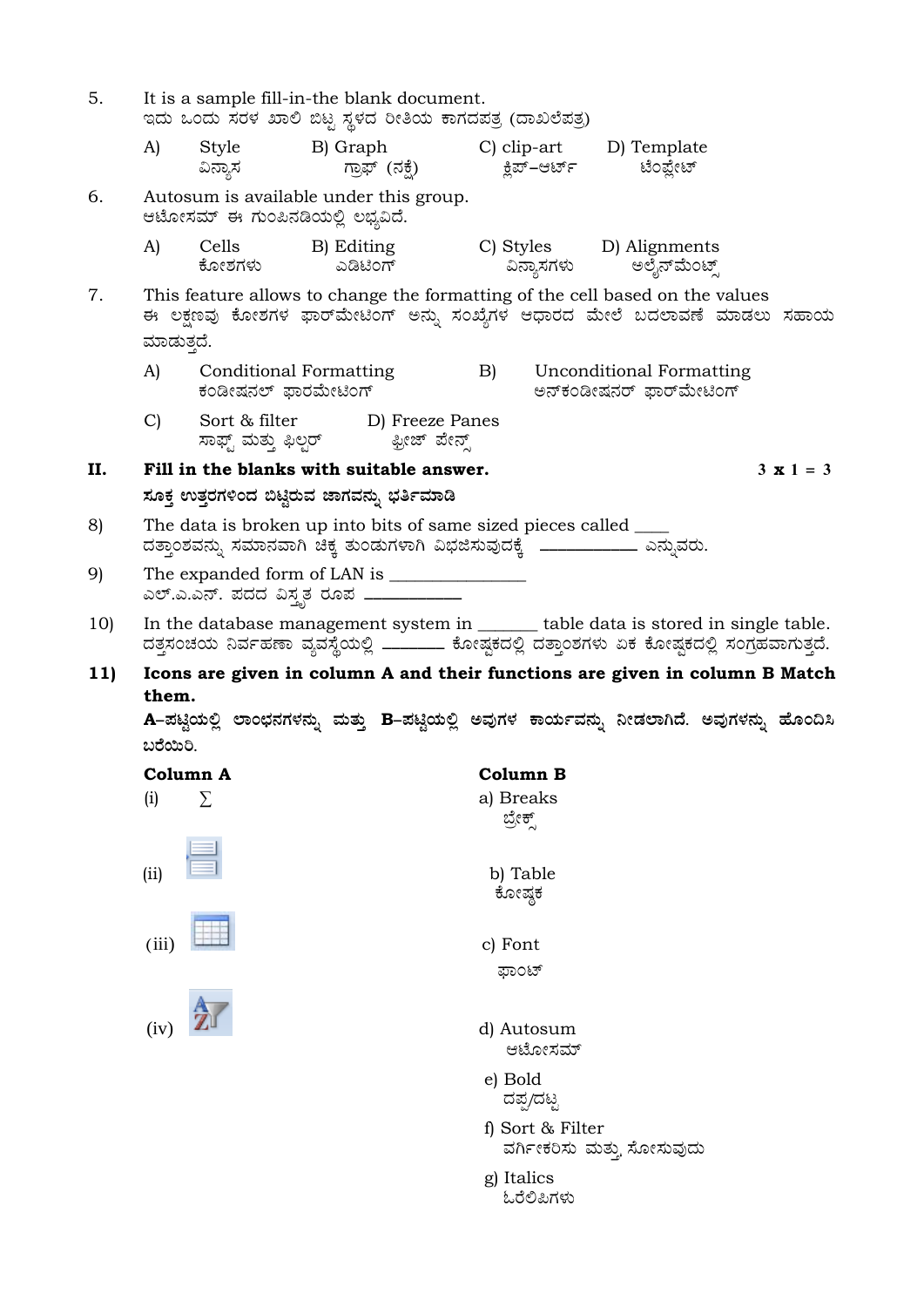#### **III.** Answer the following questions. 6 x 1 = 6 ಈ ಕೆಳಗಿನ ಪ್ರಶೈಗಳಿಗೆ ಉತ್ತರಿಸಿ.

- 12) Define computer network. ಗಣಕ ಜಾಲವನ್ನು ವ್ಯಾಖ್ಯಾನಿಸಿ.
- 13) What is template? ಟೆಂಪ್ಲೇಟ್ ಎಂದರೇನು?
- 14) In which tab you can find/see the page setup group? ಯಾವ ಟ್ಯಾಬ್ನಲ್ಲಿ ನೀವು ಪೇಜ್ ಸೆಟ್ ಅಪ್ ಗುಂಪನ್ನು ಕಾಣಬಹುದು.
- 15) What is the use of autosum? ಆಟೋಸಮ್ $\vec{a}$  ಉಪಯೋಗವೇನು?
- 16) Which is one of the most powerful feature of electronic spreadsheet? ವಿತರಿತ ಹಾಳೆಯಲ್ಲಿ ಕಂಡುಬರುವ ಅತಿ ಮುಖ್ಯವಾದ ಒಂದು ಲಕ್ಷಣ ಯಾವುದು?
- 17) Write the steps for conditional formatting in spreadsheet. ವಿತರಿತ ಹಾಳೆಯಲ್ಲಿ ಕಂಡೀಷನಲ್ ಫಾರ್ಮೇಟಿಂಗ್ ಹಾಕುವುದಕ್ಕೆ ಉಪಯೋಗಿಸುವ ಹಂತವನ್ನು ಬರೆಯಿರಿ.
- **III. Answer the following questions. 5 x 2 = 10 F PɼÀV£À ¥Àæ±ÉßUÀ½UÉ GvÀÛj¹.**

18) Write the steps for inserting shapes in word processing. ಪದ ಸಂಸ್ಕರಣೆಯಲ್ಲಿ ಆಕೃತಿಯನ್ನು ಸೇರ್ಪಡೆ ಮಾಡುವ ಹಂತವನ್ನು ಬರೆಯಿರಿ.

#### OR / ಅಥವಾ

Write the steps for inserting symbol in a word processing. ಪದ ಸಂಸ್ತರಣೆಯಲ್ಲಿ ಚಿಹ್ನೆಯನ್ನು ಸೇರಿಸುವ ಹಂತವನ್ನು ಬರೆಯಿರಿ.

- 19) List the two types of views available in spreadsheet. ವಿತರಿತ ಹಾಳೆಯಲ್ಲಿ ದೊರೆಯುವ ಎರಡು ವಿಧದ ನೋಟಗಳನ್ನು ಪಟ್ಟಿಮಾಡಿ.
- 20) What is slide transition and what is the purpose to insert charts in slides? ಜಾರುಫಲಕ ಸ್ಥಿತ್ಯಂತರ (ಬದಲಾವಣೆ) ಎಂದರೇನು? ಹಾಗೂ ಜಾರುಫಲಕದಲ್ಲಿ ನಕ್ಷೆಗಳನ್ನು ಸೇರಿಸುವ ಉದ್ದೇಶವೇನು?
- 21) Mention any two respond options available in meeting request. ಸ್ಪಂದಿಸುವಿಕೆ ಆಯ್ಕೆಯಲ್ಲಿ ಲಭ್ಯವಿರುವ ಯಾವುದಾದರೂ ಎರಡು ಸಭಾ ಬೇಡಿಕೆಗಳನ್ನು ಹೆಸರಿಸಿ.

OR / ಅಥವಾ

On what basis you can create appointments in calendar software?  $\alpha$ ಯಾವ ಆಧಾರದ ಮೇಲೆ ಭೇಟಿಯ ಸ್ಥಳವನ್ನು ಕ್ಯಾಲೆಂಡರ್ ತತ್ರಾಂಶದಲ್ಲಿ ರಚಿಸುತ್ತೀರಿ.

- 22) Write the syntax for SELECT statement SELECT ಹೇಳಿಕೆಯ ವ್ಯಾಖ್ಯಾ ರಚನೆಯ ನಿಯಮವನ್ನು ಬರೆಯಿರಿ.
- **IV. Answer the following questions. 4 x 3 = 12 F PɼÀV£À ¥Àæ±ÉßUÀ½UÉ GvÀÛj¹.**
- 23) Explain the procedure to include a header to a word processing document. ಪದ ಸಂಸ್ಕರಣೆಯಲ್ಲಿ ದಾಖಲೆಯನ್ನು ಹೆಡರ್ನಲ್ಲಿ ಸೇರಿಸುವ ವಿಧಾನವನ್ನು ವಿವರಿಸಿ.
- 24) Write the uses of the following ಈ ಕೆಳಗಿನವುಗಳ ಉಪಯೋಗವನ್ನು ಬರೆಯಿರಿ.

| a) Table | b) Speaker notes     | c) Movie clip |
|----------|----------------------|---------------|
| ಕೋಷಕ     | ಸ್ಪೀಕರ್ (ಧ್ವನಿವರ್ಧಕ) | ಮೂವಿ ಕಿಪ್     |

OR / ಅಥವಾ

Mention any three applications of inserting transitions. ಟ್ರಾನ್ಷಿಷನ್ಗಳನ್ನು ಸೇರಿಸುವಿಕೆಯಿಂದ ಆಗುವ ಯಾವುದಾದರೂ ಮೂರು ಪ್ರಯೋಜನಗಳನ್ನು ತಿಳಿಸಿ.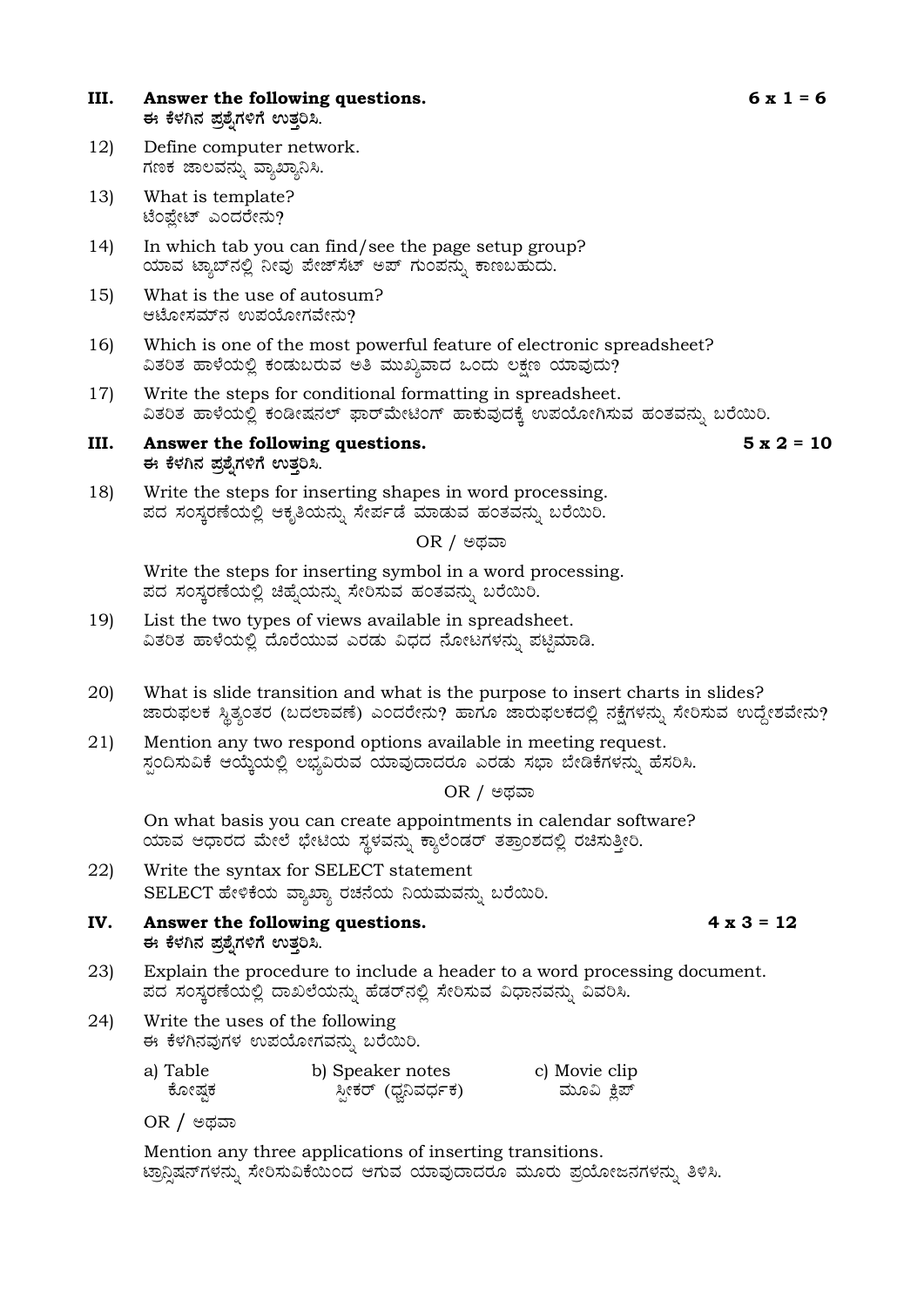| 25) | application software?<br>ರೀತಿಯಲ್ಲಿ ಸಭಾ ಕೋರಿಕೆಯನ್ನು ಕಾರ್ಯಗೊಳಿಸುವಿರಿ?                                            |                      |                                            | Explain meeting request. How can you schedule a meeting request using e-mail<br>ಸಭಾ ಕೋರಿಕೆಯನ್ನು ವಿವರಿಸಿ. ವಿ–ಅಂಚೆ ಅಪ್ಲಿಕೇಷನ್ ತಂತ್ರಾಂಶವನ್ನು ಉಪಯೋಗಿಸಿಕೊಂಡು ನೀವು ಯಾವ |  |  |  |
|-----|----------------------------------------------------------------------------------------------------------------|----------------------|--------------------------------------------|------------------------------------------------------------------------------------------------------------------------------------------------------------------|--|--|--|
| 26  | Write the differences between DDL and DML<br>ಡಿ.ಡಿ.ಎಲ್. ಮತ್ತು ಡಿ.ಎಂ.ಎಲ್. ಗಳ ನಡುವೆ ಇರುವ ವ್ಯತ್ಯಾಸಗಳನ್ನು ಬರೆಯಿರಿ. |                      |                                            |                                                                                                                                                                  |  |  |  |
| V.  | $2 \times 4 = 8$<br>Answer the following questions.<br>ಈ ಕೆಳಗಿನ ಪ್ರಶ್ನೆಗಳಿಗೆ ಉತ್ತರಿಸಿ.                         |                      |                                            |                                                                                                                                                                  |  |  |  |
| 27) | Explain the following<br>ಈ ಕೆಳಗಿನವುಗಳನ್ನು ವಿವರಿಸಿ.                                                             |                      |                                            |                                                                                                                                                                  |  |  |  |
|     | a) Sort<br>ಆರಿಸು                                                                                               | b) Filter<br>ಶೋಧಿಸು  | c) Chart<br>ನಕ್ಷೆ                          | d) Conditional formatting<br>ಕಂಡೀಷನಲ್ ಫಾರ್ಮೇಟಿಂಗ್                                                                                                                |  |  |  |
| 28  | Mention the uses of the following<br>ಈ ಕೆಳಗಿನವುಗಳ ಉಪಯೋಗಗಳನ್ನು ತಿಳಿಸಿ                                           |                      |                                            |                                                                                                                                                                  |  |  |  |
|     | a) Insert statement<br>ಇನ್ಸ್ರಸರ್ ಸ್ಟೇಟ್ ಮೆಂಟ್                                                                  | ಅಪ್ಡೇಟ್ ಸ್ಪೇಟ್ಮೆಂಟ್  | b) Update Statement                        |                                                                                                                                                                  |  |  |  |
|     | c) Delete statement<br>ಡಿಲೀಟ್ ಸ್ಪೇಟ್ ಮೆಂಟ್                                                                     | ಕ್ರಿಯೇಟ್ ಸ್ಟೇಟ್ಮೆಂಟ್ | d) Create statement                        |                                                                                                                                                                  |  |  |  |
|     | OR / ಅಥವಾ                                                                                                      |                      |                                            |                                                                                                                                                                  |  |  |  |
|     | a) Table<br>ಕೋಷಕ                                                                                               |                      | b) binary date types<br>ಬ್ಬೆನರಿ ಡಾಟ ಟೈಪ್ಸ್ |                                                                                                                                                                  |  |  |  |
|     | c) Data time<br>ಡಾಟ ಟೈಮ್                                                                                       | d) Report<br>ರಿಮೋರ್  |                                            |                                                                                                                                                                  |  |  |  |